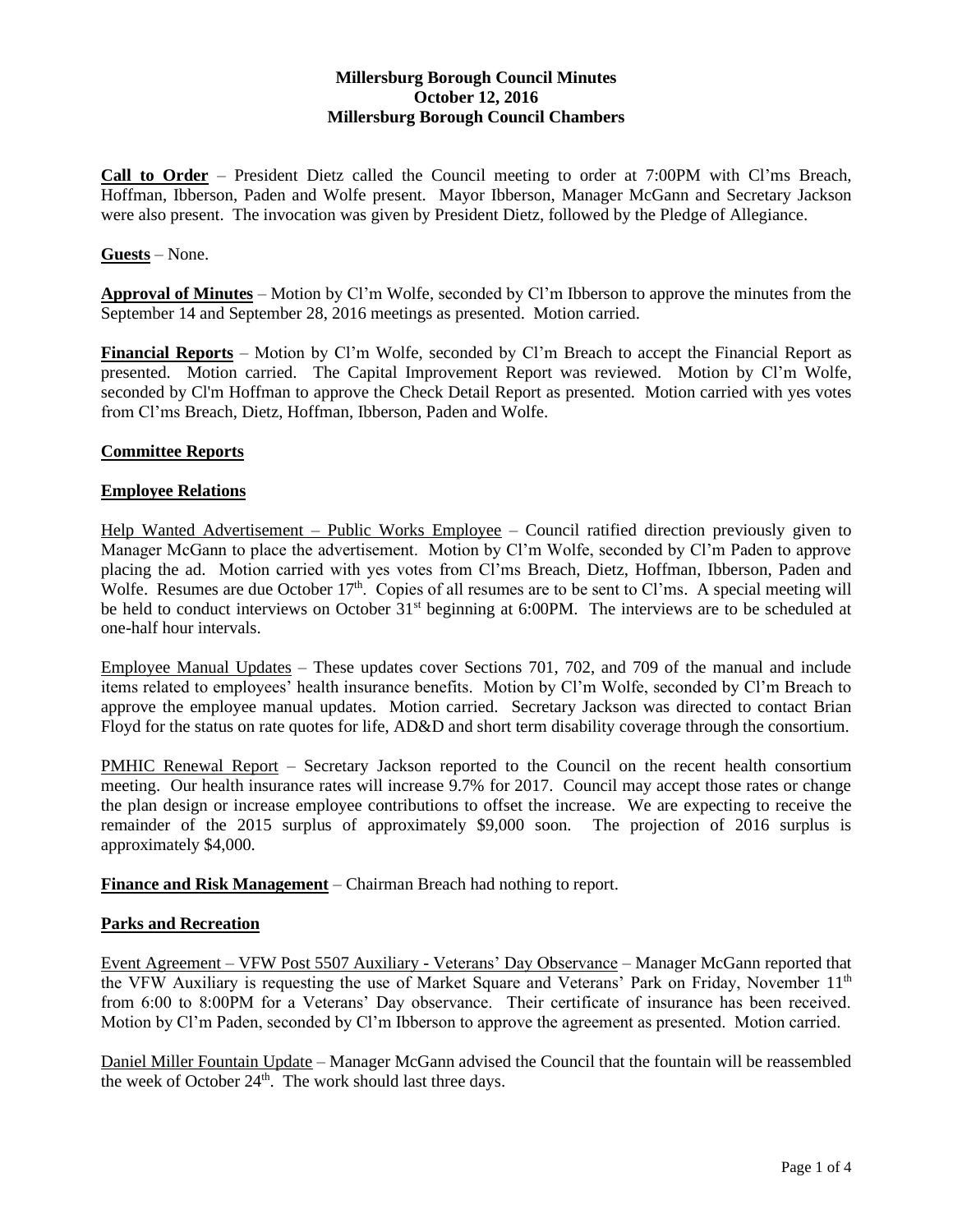# **Property**

Light Pole Damage – 101 West Street – Manager McGann reported that a CAT bus hit one of our pole lights in front of the Borough building and asked Council if they would prefer to have it repaired by a welder (\$500 estimate) or replaced. If replaced, CAT has agreed to pay for three lights, so that they all match. The matter was tabled for Committee review. Manager McGann and Secretary Jackson will research styles, prices and installation costs for commercial lights.

New Truck Update – Cl'm Hoffman reported that the truck should be delivered in November and will need to go for the tool box work and lights and plumbing work. Further details will be provided at the October 26<sup>th</sup> Committee meetings.

**Public Safety –** Chairman Ibberson had no report.

# **Streets**

Complaint – Cl'm Paden reported that she has spoken to Donald Orndorf, a resident of Upper Paxton Township who complained about the condition of Rising Sun Road, specifically the portion within the Borough. She requested that Manager McGann also speak to him to provide further information.

Manger McGann reported that he is continuing to work on the 2017 Liquid Fuels budget.

**Economic Development –** President Dietz reported that he plans to work on the Shop Small program for the Saturday after Thanksgiving and that he will try to have tourism brochure prices ready for Council's next meeting. Manager McGann reported that he did an interview with a reporter from the Central PA Business Journal today on how small businesses survive. The emphasis was on what local government does to help small businesses.

## **Mayor's Report**

Request for Police Laptop – Mayor Ibberson reported that Officer Trego needs a new laptop. The estimated expense is \$600-700. Council authorized the Mayor to proceed with the purchase.

**Manager's Report –** Written report was distributed to Cl'ms.

## **Unfinished Business**

Millersburg Fire Company Service Agreement – Manager McGann reported that the Fire Chief has advised that they will be meeting with Upper Paxton Township officials on October 18th and that they will arrange a meeting with the Borough afterwards.

## **New Business**

Disposition of State Aid Received for Volunteer Fire Relief Association – The amount received from the State was \$12,954.28. Motion by Cl'm Paden, seconded by Cl'm Wolfe to approve sending the full amount of \$12,954.28 to the Millersburg Fire Relief Association, Motion carried with yes votes from Cl'ms Breach, Dietz, Hoffman, Paden and Wolfe. Cl'm Ibberson abstained due to serving as the Fire Relief Association Treasurer.

Excess State Aid for Municipal Pension Plans – Secretary Jackson reported that the amount of state aid received was more than the 2016 MMO's. There is an excess of \$1,436.49. Council directed Secretary Jackson to contact PMRS to find out if the allocation will affect future payouts and what consideration they should give to allocating funds to the fully funded police pension plan versus the underfunded non-uniformed plan.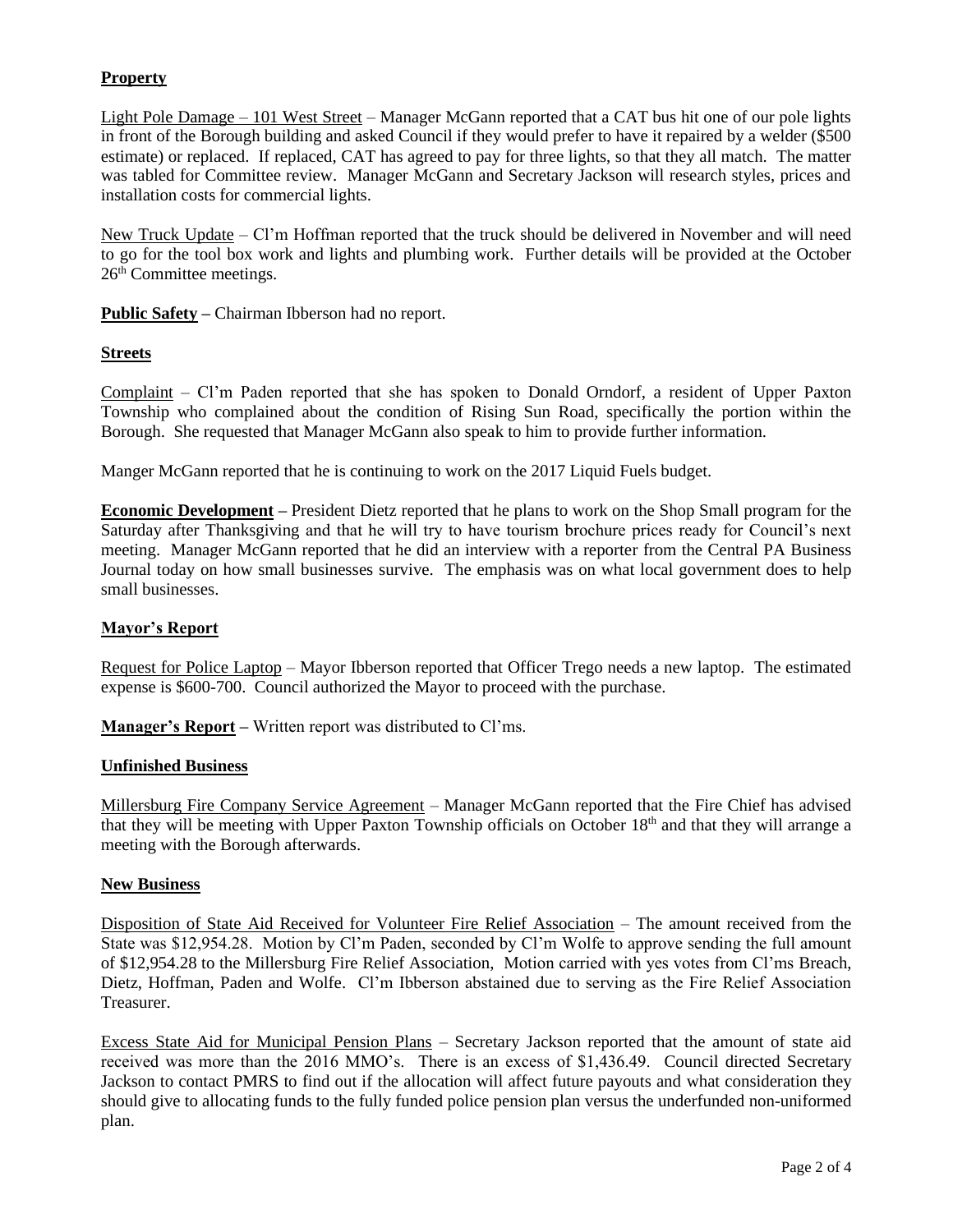Borough Resolution No. 16-15 Honoring James A. Bullock – President Dietz reported that his issued a citation as Council President at Mr. Bullock's funeral service on October  $7<sup>th</sup>$ . This resolution honors the life and service of Mr. Bullock. Motion by Cl'm Breach, seconded by Cl'm Ibberson to approve Borough Resolution No. 16-15. Motion carried.

Ark Safety Invoice – Fire Company Gaming Grant – Motion by Cl'm Wolfe, seconded by Cl'm Breach to forward the Ark Safety invoice for \$63,966.35 to Dauphin County for payment. Motion carried.

Prioritize Gaming Grant Requests – Council agreed to co-sponsor four projects and DCED requested that they be prioritized. Motion by Cl'm Wolfe, seconded by Cl'm Breach to approve the following ranking:

- 1. Millersburg Borough MYO Park renovations
- 2. Millersburg Ferry stabilization of ferry wall
- 3. Millersburg Swimming Pool removal of wading pool; installation of splash pad
- 4. VFW Post 5507 restroom and HVAC upgrades; walk-in cooler repairs

Motion carried.

**Communications** – All communications were made available to Cl'ms. There was nothing requiring Council action. Council directed Manager McGann to promote a Comcast special offer for a low income home internet program.

### **Organization Reports**

Upper Dauphin COG – President Dietz reported that the September meeting was held at the Ned Smith Center.

Millersburg Planning Commission – Discussion was held regarding Jesse Romberger's permit application for a four-bay garage at 799 State Street.

Millersburg Area Pool Association – No report.

Millersburg Fire Company – Cl'm Ibberson had nothing to report. Cl'ms reviewed the letter from the Audit Committee regarding the 2015 audit.

Millersburg Area Authority – President Dietz referred Cl'ms to their meeting minutes.

Dauphin County Tax Collection Committee – Secretary Jackson reported that Keystone reported that EIT collections are up from 2015. Keystone's financial audit and internal controls audit have both been completed. While the financial audit is required by law, the internal controls audit is not required and Keystone undergoes this audit at their own expense. For the fourth year in a row there have been no findings.

Millersburg Ferry Boat Association – No minutes were received.

Property Maintenance Ordinance Committee – No report.

Dauphin Lebanon County Boroughs Association – President Dietz reported that the next meeting is scheduled for October 25<sup>th</sup> and the guest speaker will be speaking about a Supreme Court case regarding signs and zoning.

Next Meeting – President Dietz announced that the next meeting will be October 26<sup>th</sup> at 7:00PM.

The meeting was recessed to the call of the Chair at 9:23PM.